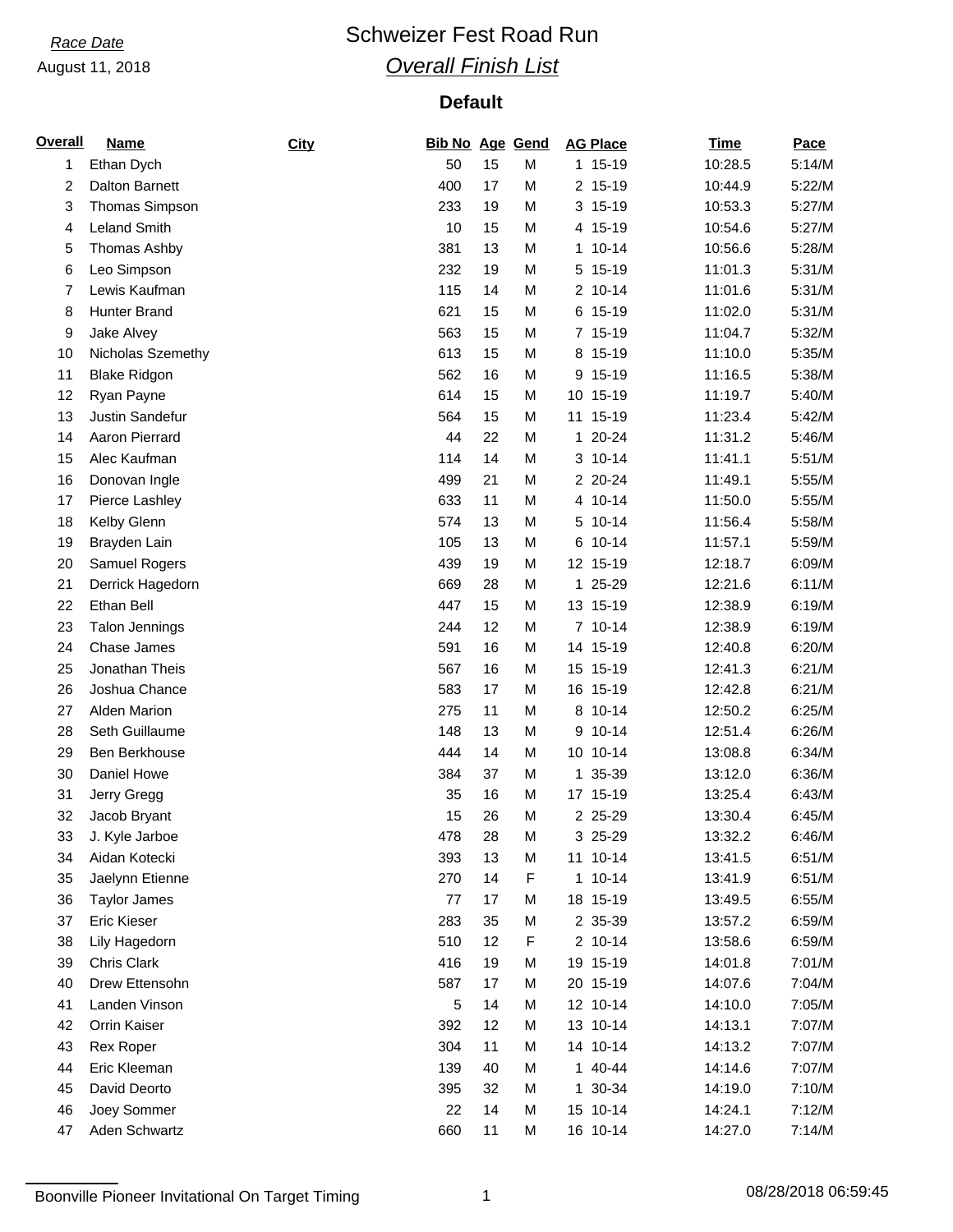## *Race Date* **Conservery Schweizer Fest Road Run** *Overall Finish List*

## **Default**

| <b>Overall</b> | <u>Name</u>             | City | <b>Bib No Age Gend</b> |    |   | <b>AG Place</b> | <b>Time</b> | Pace   |
|----------------|-------------------------|------|------------------------|----|---|-----------------|-------------|--------|
| 48             | Rick Buchanan           |      | 240                    | 62 | M | 1 60-69         | 14:27.9     | 7:14/M |
| 49             | Kiara Bundy             |      | 446                    | 13 | F | 3 10-14         | 14:28.0     | 7:14/M |
| 50             | Eliakim Lain            |      | 588                    | 14 | M | 17 10-14        | 14:29.4     | 7:15/M |
| 51             | Allen Brian             |      | 640                    | 57 | M | 55-59<br>1      | 14:29.5     | 7:15/M |
| 52             | <b>Braxten Biever</b>   |      | 638                    | 12 | M | 18 10-14        | 14:31.7     | 7:16/M |
| 53             | <b>Trenton Ingle</b>    |      | 47                     | 15 | M | 21 15-19        | 14:32.0     | 7:16/M |
| 54             | Lexi Lain               |      | 106                    | 10 | F | 4 10-14         | 14:32.9     | 7:16/M |
| 55             | Dylan Kleemann          |      | 428                    | 27 | M | 4 25-29         | 14:38.5     | 7:19/M |
| 56             | Elena Hagedorn          |      | 509                    | 15 | F | 1 15-19         | 14:39.0     | 7:20/M |
| 57             | Hayley Wroe             |      | 288                    | 15 | F | 2 15-19         | 14:39.1     | 7:20/M |
| 58             | Savanna Schaad          |      | 595                    | 11 | F | 5 10-14         | 14:44.3     | 7:22/M |
| 59             | Ashlyn Mcgary           |      | 48                     | 12 | F | $10 - 14$<br>6  | 14:44.4     | 7:22/M |
| 60             | Jacob Wilson            |      | 427                    | 12 | M | 19 10-14        | 14:46.9     | 7:23/M |
| 61             | Gabe Konerding          |      | 386                    | 22 | M | 3 20-24         | 14:51.1     | 7:26/M |
| 62             | Jordan Lindauer         |      | 24                     | 12 | M | 20 10-14        | 14:56.3     | 7:28/M |
| 63             | Lance Klueh             |      | 637                    | 11 | M | $10 - 14$<br>21 | 14:58.9     | 7:29/M |
| 64             | Kennedy Bauer           |      | 511                    | 12 | F | 7 10-14         | 14:59.5     | 7:30/M |
| 65             | Lexi Schaefer           |      | 301                    | 12 | F | 8 10-14         | 15:01.2     | 7:31/M |
| 66             | Lanie Chestnut          |      | 73                     | 11 | F | $10 - 14$<br>9  | 15:02.4     | 7:31/M |
| 67             | Milan Minto             |      | 435                    | 17 | M | 22 15-19        | 15:02.5     | 7:31/M |
| 68             | Nolan Gebhard           |      | 514                    | 11 | M | 22 10-14        | 15:02.6     | 7:31/M |
| 69             | <b>Briley Applegate</b> |      | 274                    | 12 | F | 10 10-14        | 15:03.2     | 7:32/M |
| 70             | Haylee Lawalin          |      | 120                    | 16 | F | 3 15-19         | 15:10.2     | 7:35/M |
| 71             | <b>Macey Emmons</b>     |      | 687                    | 17 | F | 4 15-19         | 15:10.3     | 7:35/M |
| 72             | Madelynne Elmer         |      | 271                    | 14 | F | 11 10-14        | 15:10.5     | 7:35/M |
| 73             | Keith Pierrard          |      | 119                    | 56 | М | 2 55-59         | 15:13.6     | 7:37/M |
| 74             | <b>Riley Hinson</b>     |      | 673                    | 10 | F | 12 10-14        | 15:14.7     | 7:37/M |
| 75             | Jada Lindauer           |      | 513                    | 11 | F | 13 10-14        | 15:16.3     | 7:38/M |
| 76             | <b>Charles Foe</b>      |      | 260                    | 48 | M | 1 45-49         | 15:17.5     | 7:39/M |
| 77             | Mariah Klueh            |      | 636                    | 18 | F | $15-19$<br>5    | 15:21.3     | 7:41/M |
| 78             | Justin Fuchs            |      | 642                    | 13 | M | 23 10-14        | 15:24.9     | 7:42/M |
| 79             | Jaylyn Jarboe           |      | 467                    | 14 | F | 14 10-14        | 15:26.2     | 7:43/M |
| 80             | Katelyn Gehlhausen      |      | 157                    | 29 | F | 1 25-29         | 15:31.3     | 7:46/M |
| 81             | Chloe Sandefur          |      | 617                    | 12 | F | 15 10-14        | 15:33.6     | 7:47/M |
| 82             | Cameron Bland           |      | 486                    | 15 | M | 23 15-19        | 15:34.4     | 7:47/M |
| 83             | Jeff Miller             |      | 410                    | 62 | M | 2 60-69         | 15:36.6     | 7:48/M |
| 84             | <b>Riley Strahl</b>     |      | 626                    | 12 | F | 16 10-14        | 15:37.8     | 7:49/M |
| 85             | Lilly Toothman          |      | 112                    | 11 | F | 17 10-14        | 15:38.1     | 7:49/M |
| 86             | <b>Bailey Powell</b>    |      | 185                    | 22 | F | 1 20-24         | 15:38.6     | 7:49/M |
| 87             | <b>Blake Padgett</b>    |      | 89                     | 17 | M | 24 15-19        | 15:41.1     | 7:51/M |
| 88             | Will Hammond            |      | 360                    | 14 | M | 24 10-14        | 15:41.7     | 7:51/M |
| 89             | Devin Toy               |      | 355                    | 14 | M | 25 10-14        | 15:41.9     | 7:51/M |
| 90             | Rhiannon Campbell       |      | 505                    | 15 | F | 6 15-19         | 15:42.6     | 7:51/M |
| 91             | <b>Berto Compas</b>     |      | 475                    | 26 | M | 5 25-29         | 15:45.5     | 7:53/M |
| 92             | Karl Hinson             |      | 672                    | 43 | M | 2 40-44         | 15:50.1     | 7:55/M |
| 93             | Cameron Crawford        |      | 118                    | 12 | M | 26 10-14        | 15:50.7     | 7:55/M |
| 94             | Morgan Jenning          |      | 664                    | 23 | F | 2 20-24         | 15:50.9     | 7:55/M |

Boonville Pioneer Invitational On Target Timing 2 2 2 08/28/2018 06:59:46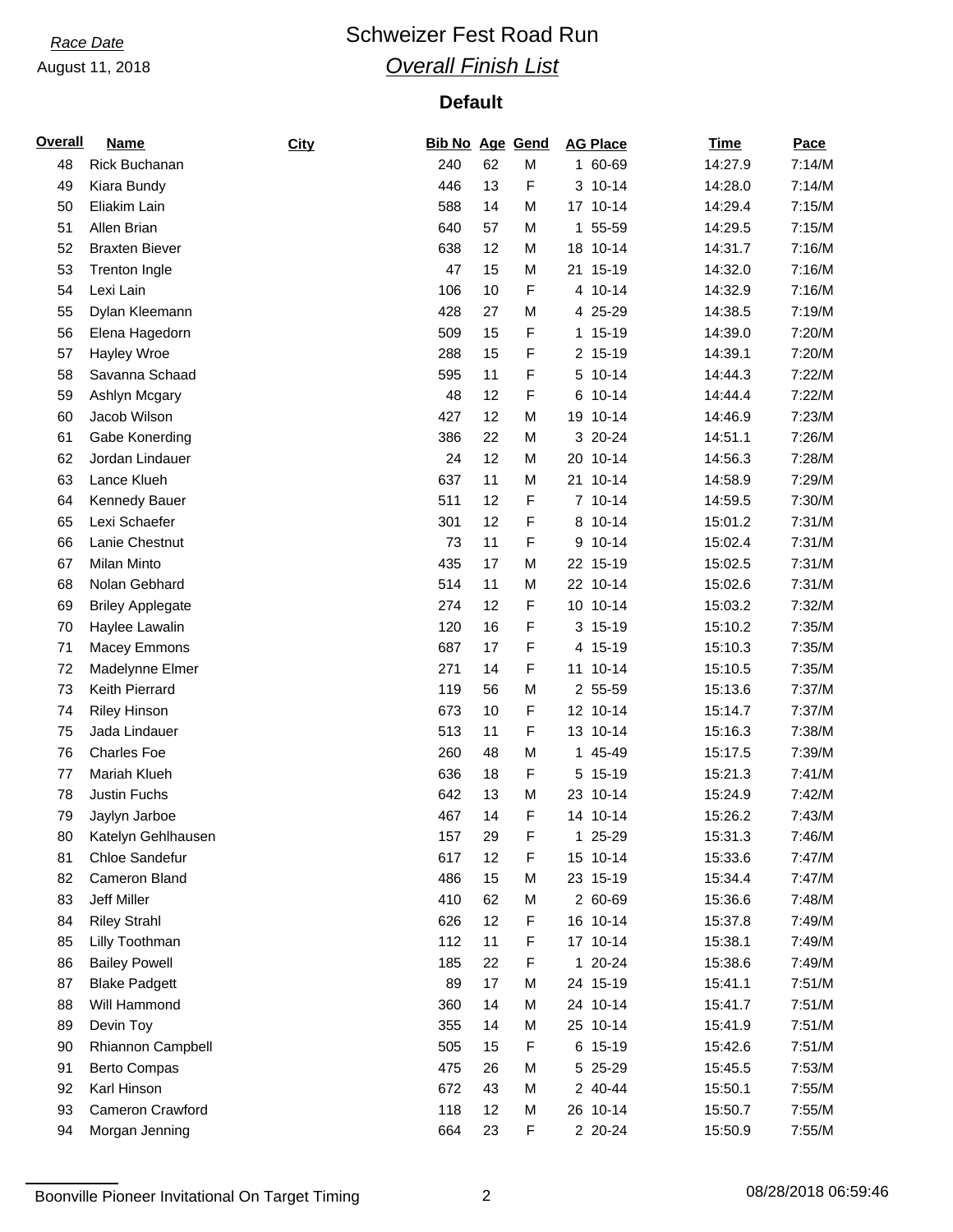## *Race Date* **Conservery Schweizer Fest Road Run** *Overall Finish List*

| <b>Overall</b> | <b>Name</b>             | City | <b>Bib No Age Gend</b> |    |   | <b>AG Place</b>        | <b>Time</b> | Pace   |
|----------------|-------------------------|------|------------------------|----|---|------------------------|-------------|--------|
| 95             | Eleanor Kaufman         |      | 113                    | 11 | F | 18 10-14               | 15:51.5     | 7:56/M |
| 96             | Luke Taylor             |      | 108                    | 13 | M | 27 10-14               | 15:52.0     | 7:56/M |
| 97             | <b>Chris DeJarnette</b> |      | 350                    | 44 | M | 3 40-44                | 15:52.6     | 7:56/M |
| 98             | Calyllyn Peter          |      | 487                    | 17 | F | 7 15-19                | 15:53.6     | 7:57/M |
| 99             | Ty Cronin               |      | 481                    | 17 | M | 25 15-19               | 15:53.7     | 7:57/M |
| 100            | Rodney Crawford         |      | 117                    | 47 | M | 2 45-49                | 15:53.9     | 7:57/M |
| 101            | Glenn Cronin            |      | 484                    | 46 | M | 3 45-49                | 15:54.0     | 7:57/M |
| 102            | <b>Chase Martin</b>     |      | 340                    | 14 | M | 28 10-14               | 15:55.1     | 7:58/M |
| 103            | Derek Kleemann          |      | 516                    | 43 | M | 4 40-44                | 15:59.3     | 8:00/M |
| 104            | Aaron Ambler            |      | 142                    | 11 | M | 29 10-14               | 16:00.5     | 8:00/M |
| 105            | <b>Colton Thomas</b>    |      | 241                    | 25 | M | 6 25-29                | 16:01.2     | 8:01/M |
| 106            | Jason Ambler            |      | 141                    | 43 | M | 5 40-44                | 16:02.6     | 8:01/M |
| 107            | <b>Dexter Snow</b>      |      | 549                    | 14 | M | 30 10-14               | 16:04.2     | 8:02/M |
| 108            | Alex Blankenship        |      | 577                    | 17 | F | 8 15-19                | 16:06.0     | 8:03/M |
| 109            | Michael Chann           |      | 398                    | 44 | M | 6 40-44                | 16:08.7     | 8:04/M |
| 110            | Colin Noble             |      | 701                    | 16 | M | 26 15-19               | 16:14.6     | 8:07/M |
| 111            | Emma Harding            |      | 426                    | 15 | F | 9 15-19                | 16:16.1     | 8:08/M |
| 112            | Marie Anderson          |      | 686                    | 16 | F | 10 15-19               | 16:18.1     | 8:09/M |
| 113            | Jessica Phillips        |      | 56                     | 37 | F | 1 35-39                | 16:18.7     | 8:09/M |
| 114            | Matt Kennedy            |      | 151                    | 33 | M | 2 30-34                | 16:21.1     | 8:11/M |
| 115            | Peyton Kennedy          |      | 149                    | 9  | F | $0 - 9$<br>1           | 16:21.5     | 8:11/M |
| 116            | Ashley Robinson         |      | 706                    | 37 | F | 2 35-39                | 16:25.2     | 8:13/M |
| 117            | Jennifer Land           |      | 209                    | 46 | F | 1 45-49                | 16:26.3     | 8:13/M |
| 118            | Anita Bruggeman         |      | 216                    | 38 | F | 35-39<br>3             | 16:27.3     | 8:14/M |
| 119            | <b>Brody Ford</b>       |      | 650                    | 8  | M | $0 - 9$<br>1           | 16:27.9     | 8:14/M |
| 120            | <b>Andrew Noble</b>     |      | 703                    | 11 | M | 31 10-14               | 16:30.3     | 8:15/M |
| 121            | <b>Cole Konerding</b>   |      | 389                    | 29 | M | 7 25-29                | 16:31.7     | 8:16/M |
| 122            | Luke Zellers            |      | 132                    | 10 | M | 32 10-14               | 16:35.5     | 8:18/M |
| 123            | <b>Matt Schultz</b>     |      | 671                    | 43 | M | 7 40-44                | 16:36.5     | 8:18/M |
| 124            | Laura Strehl            |      | 550                    | 15 | F | 11 15-19               | 16:37.7     | 8:19/M |
| 125            | Brianna Jarboe          |      | 684                    | 27 | F | 2 25-29                | 16:41.9     | 8:21/M |
| 126            | <b>Heather Kennedy</b>  |      | 150                    | 32 | F | 1 30-34                | 16:42.0     | 8:21/M |
| 127            | Elijah Kleemann         |      | 608                    | 10 | M | 33 10-14               | 16:43.5     | 8:22/M |
| 128            | Bo Gibson               |      | 489                    | 28 | M | 8 25-29                | 16:46.0     | 8:23/M |
| 129            | Justin Wilkerson        |      | 178                    | 43 | M | 8 40-44                | 16:47.7     | 8:24/M |
| 130            | Lilah Drane             |      | 695                    | 12 | F | 19 10-14               | 16:48.2     | 8:24/M |
| 131            | Katie Martin            |      | 517                    | 37 | F | 4 35-39                | 16:50.0     | 8:25/M |
| 132            | Jake Stephens           |      | 352                    | 14 | M | 34 10-14               | 16:53.4     | 8:27/M |
| 133            | <b>Brandon Hughes</b>   |      | 480                    | 22 | M | 4 20-24                | 16:54.0     | 8:27/M |
| 134            | <b>Lily Marion</b>      |      | 204                    | 14 | F | 20 10-14               | 16:54.3     | 8:27/M |
| 135            | <b>Emmitt Meserve</b>   |      | 681                    | 8  | M | $0 - 9$<br>$2^{\circ}$ | 16:54.4     | 8:27/M |
| 136            | Kayla Lindauer          |      | 303                    | 13 | F | 21 10-14               | 16:54.8     | 8:27/M |
| 137            | Sophia Ettensohn        |      | 452                    | 44 | F | 1 40-44                | 16:55.9     | 8:28/M |
| 138            | Ava Phillips            |      | 55                     | 12 | F | 22 10-14               | 16:59.2     | 8:30/M |
| 139            | Julie DeJarnette        |      | 349                    | 40 | F | 2 40-44                | 17:01.4     | 8:31/M |
| 140            | <b>Addison Stiles</b>   |      | 459                    | 11 | F | 23 10-14               | 17:01.6     | 8:31/M |
| 141            | <b>Heather Heck</b>     |      | 411                    | 30 | F | 2 30-34                | 17:01.9     | 8:31/M |

Boonville Pioneer Invitational On Target Timing 3 3 08/28/2018 06:59:47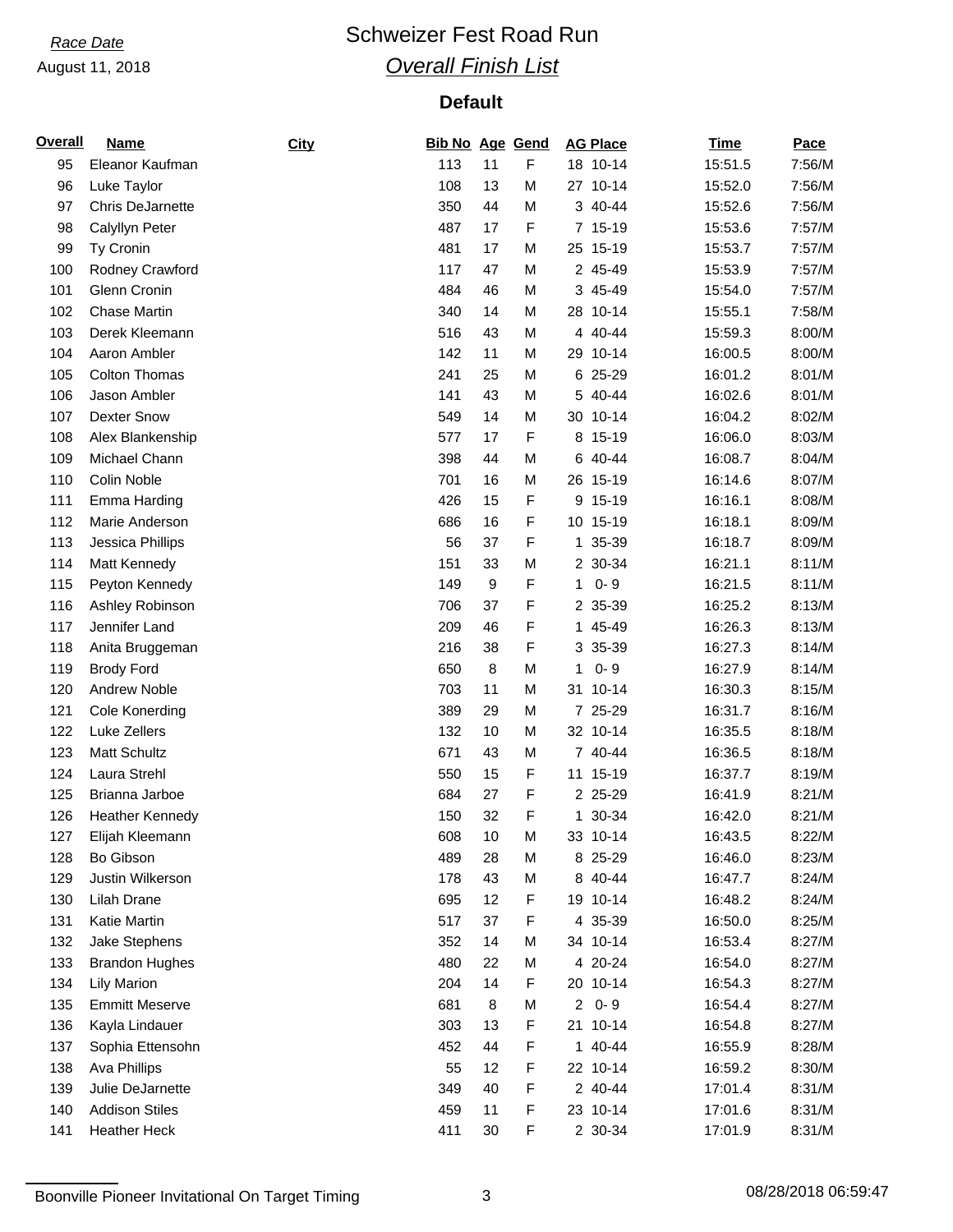## *Race Date* **Conservery Schweizer Fest Road Run** *Overall Finish List*

| <b>Overall</b> | <b>Name</b>                  | City | <b>Bib No Age Gend</b> |                  |   | <b>AG Place</b>        | <b>Time</b> | Pace   |
|----------------|------------------------------|------|------------------------|------------------|---|------------------------|-------------|--------|
| 142            | <b>Brandon Roper</b>         |      | 305                    | 34               | M | 3 30-34                | 17:03.4     | 8:32/M |
| 143            | Jacob Theis                  |      | 566                    | 11               | M | 35 10-14               | 17:07.7     | 8:34/M |
| 144            | Acacia Lain                  |      | 290                    | 13               | F | 24 10-14               | 17:08.6     | 8:34/M |
| 145            | David Goffinet               |      | 249                    | 52               | M | 50-54<br>$\mathbf{1}$  | 17:08.7     | 8:34/M |
| 146            | Jane Goffinet                |      | 246                    | 55               | F | 1 55-59                | 17:09.0     | 8:35/M |
| 147            | <b>Breana Deorto</b>         |      | 396                    | 33               | F | 3 30-34                | 17:09.3     | 8:35/M |
| 148            | <b>Brody Biever</b>          |      | 639                    | 9                | M | $0 - 9$<br>3           | 17:10.3     | 8:35/M |
| 149            | Anna Armstrong               |      | 506                    | 13               | F | $10 - 14$<br>25        | 17:10.6     | 8:35/M |
| 150            | <b>Isaac Moore</b>           |      | 622                    | 11               | M | 36 10-14               | 17:12.1     | 8:36/M |
| 151            | Presley Lloyd                |      | 618                    | 12               | F | 26 10-14               | 17:12.2     | 8:36/M |
| 152            | <b>Ben Fortwendel</b>        |      | 125                    | 10               | M | 37 10-14               | 17:15.4     | 8:38/M |
| 153            | Quinn Jackson                |      | 607                    | 11               | M | 38<br>$10 - 14$        | 17:15.8     | 8:38/M |
| 154            | Addie Huber                  |      | 584                    | 12               | F | $10 - 14$<br>27        | 17:16.4     | 8:38/M |
| 155            | Emma Hollinden               |      | 512                    | 12               | F | 28 10-14               | 17:16.8     | 8:38/M |
| 156            | Ollie Toothman               |      | 111                    | $\boldsymbol{9}$ | F | $0 - 9$<br>$2^{\circ}$ | 17:19.3     | 8:40/M |
| 157            | Nick Weyer                   |      | 354                    | 33               | M | 30-34<br>4             | 17:28.9     | 8:44/M |
| 158            | <b>Bryn Yeager</b>           |      | 136                    | 10               | F | 29 10-14               | 17:30.9     | 8:45/M |
| 159            | Jill Yeager                  |      | 137                    | 35               | F | 35-39<br>5             | 17:37.1     | 8:49/M |
| 160            | Benjamin Kuric               |      | 515                    | 12               | M | 39 10-14               | 17:39.5     | 8:50/M |
| 161            | <b>Grace Gehlhausen</b>      |      | 312                    | 15               | F | 12 15-19               | 17:39.8     | 8:50/M |
| 162            | Evan Noble                   |      | 702                    | 14               | M | 40 10-14               | 17:42.8     | 8:51/M |
| 163            | Chloe Carman                 |      | 292                    | 17               | F | 13 15-19               | 17:43.2     | 8:52/M |
| 164            | Cyrilla Sommer               |      | 289                    | 12               | F | 30 10-14               | 17:45.7     | 8:53/M |
| 165            | Owen Hubert                  |      | 269                    | 9                | M | $0 - 9$<br>4           | 17:46.2     | 8:53/M |
| 166            | Summer Guillaume             |      | 146                    | 11               | F | 31<br>$10 - 14$        | 17:47.0     | 8:54/M |
| 167            | Mariah Kuric                 |      | 634                    | 19               | F | 14 15-19               | 17:47.8     | 8:54/M |
|                |                              |      |                        |                  |   | $0 - 9$                |             |        |
| 168            | Max Anderson                 |      | 295                    | 9                | M | 5                      | 17:49.3     | 8:55/M |
| 169            | Caleb Kuric                  |      | 635                    | 24               | M | 5<br>$20 - 24$         | 17:56.6     | 8:58/M |
| 170            | Olivia Hooker                |      | 623                    | 11               | F | 32 10-14               | 17:59.3     | 9:00/M |
| 171            | <b>Blaire Linn-Neighbors</b> |      | 682                    | 26               | F | 3 25-29                | 18:05.3     | 9:03/M |
| 172            | <b>Taylor Goffinet</b>       |      | 291                    | 16               | F | 15 15-19               | 18:06.3     | 9:03/M |
| 173            | Gretchen Schultz             |      | 670                    | 39               | F | 6 35-39                | 18:08.8     | 9:04/M |
| 174            | Valorie Casebolt             |      | 317                    | 19               | F | 16 15-19               | 18:09.5     | 9:05/M |
| 175            | Jacob Kelly                  |      | 316                    | 20               | M | 6 20-24                | 18:09.8     | 9:05/M |
| 176            | Mia Waninger                 |      | 565                    | 12               | F | 33 10-14               | 18:10.4     | 9:05/M |
| 177            | <b>Graham Chumley</b>        |      | 456                    | 24               | M | 7 20-24                | 18:15.0     | 9:08/M |
| 178            | Morgan Minto                 |      | 434                    | 24               | F | 3 20-24                | 18:15.5     | 9:08/M |
| 179            | James Gregg                  |      | 34                     | 14               | M | 41 10-14               | 18:16.3     | 9:08/M |
| 180            | Olivia Fowler                |      | 527                    | 16               | F | 17 15-19               | 18:18.8     | 9:09/M |
| 181            | Laurie Dinkel                |      | 334                    | 58               | F | 2 55-59                | 18:27.6     | 9:14/M |
| 182            | Michael Kicklighter          |      | 538                    | 14               | M | 42 10-14               | 18:34.2     | 9:17/M |
| 183            | Meredith Hubert              |      | 268                    | 12               | F | 34 10-14               | 18:43.9     | 9:22/M |
| 184            | <b>Tracy Minto</b>           |      | 433                    | 55               | M | 3 55-59                | 18:45.6     | 9:23/M |
| 185            | Kelley Click                 |      | 711                    | 43               | F | 3 40-44                | 18:49.3     | 9:25/M |
| 186            | Daniel Mays                  |      | 561                    | 16               | M | 27 15-19               | 18:50.7     | 9:25/M |
| 187            | <b>Tara Edwards</b>          |      | 256                    | 44               | F | 4 40-44                | 18:52.6     | 9:26/M |
| 188            | <b>Brittney Bateman</b>      |      | 652                    | 27               | F | 4 25-29                | 19:01.3     | 9:31/M |

Boonville Pioneer Invitational On Target Timing 4 08/28/2018 06:59:47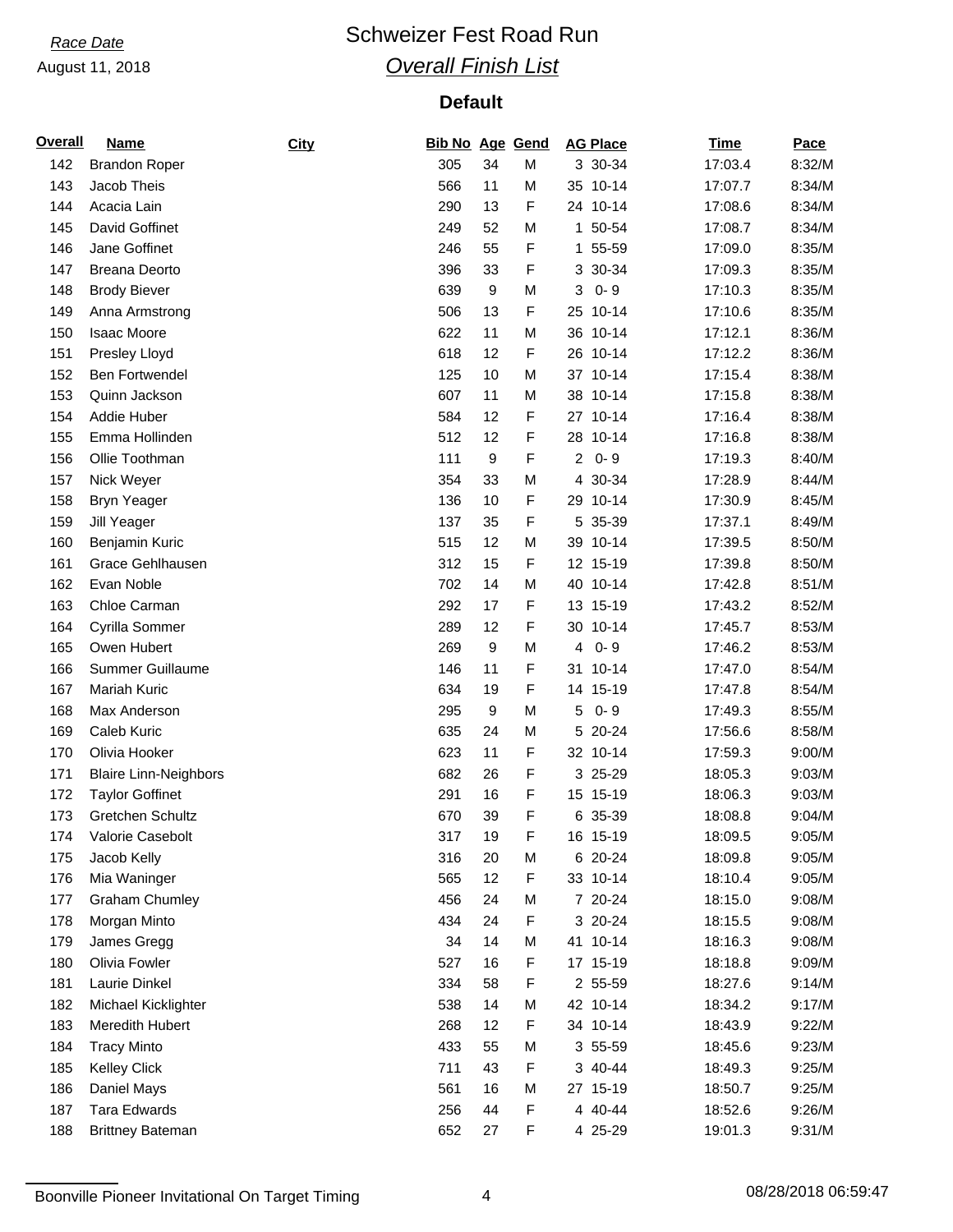## *Race Date* **Conservery Schweizer Fest Road Run** *Overall Finish List*

| <b>Overall</b> | <b>Name</b>           | City | <b>Bib No Age Gend</b> |    |   | <b>AG Place</b> | <b>Time</b> | Pace    |
|----------------|-----------------------|------|------------------------|----|---|-----------------|-------------|---------|
| 189            | Jack Hammond          |      | 361                    | 11 | M | 43 10-14        | 19:04.4     | 9:32/M  |
| 190            | Callista Krieg        |      | 173                    | 9  | F | $0 - 9$<br>3    | 19:06.6     | 9:33/M  |
| 191            | Adam Krieg            |      | 171                    | 36 | M | 3 35-39         | 19:07.3     | 9:34/M  |
| 192            | Justin Kleemann       |      | 429                    | 27 | M | 25-29<br>9      | 19:08.8     | 9:34/M  |
| 193            | <b>Brian Krouskos</b> |      | 710                    | 24 | M | 8 20-24         | 19:09.2     | 9:35/M  |
| 194            | <b>Steve Krouskos</b> |      | 709                    | 55 | M | 4 55-59         | 19:09.9     | 9:35/M  |
| 195            | Ryan Oberhausen       |      | 20                     | 40 | M | 9 40-44         | 19:11.2     | 9:36/M  |
| 196            | Debbie Konerding      |      | 387                    | 49 | F | 2 45-49         | 19:12.6     | 9:36/M  |
| 197            | Kamela Krouskos       |      | 708                    | 53 | F | 50-54<br>1      | 19:22.6     | 9:41/M  |
| 198            | Rebecca Cronin        |      | 559                    | 43 | F | 5 40-44         | 19:23.1     | 9:42/M  |
| 199            | Jeff Casebolt         |      | 319                    | 39 | M | 4 35-39         | 19:24.3     | 9:42/M  |
| 200            | <b>Brittany Roark</b> |      | 61                     | 28 | F | 25-29<br>5      | 19:26.5     | 9:43/M  |
| 201            | Michael Inman         |      | 536                    | 15 | M | 28 15-19        | 19:28.2     | 9:44/M  |
| 202            | Diana Schaefer        |      | 401                    | 54 | F | 2 50-54         | 19:28.7     | 9:44/M  |
| 203            | Clay James            |      | 490                    | 18 | M | 29 15-19        | 19:29.9     | 9:45/M  |
| 204            | Levi Simpson          |      | 488                    | 17 | M | 15-19<br>30     | 19:30.4     | 9:45/M  |
| 205            | Colten Bland          |      | 485                    | 17 | M | 31<br>$15-19$   | 19:30.7     | 9:45/M  |
| 206            | Anna Deorto           |      | 397                    | 11 | F | 35 10-14        | 19:32.6     | 9:46/M  |
| 207            | Gavin Poole           |      | 641                    | 17 | M | 32 15-19        | 19:32.8     | 9:46/M  |
| 208            | Frankie Wilkerson     |      | 179                    | 14 | F | 36 10-14        | 19:33.3     | 9:47/M  |
| 209            | Hannah Sauer          |      | 66                     | 17 | F | 18 15-19        | 19:50.3     | 9:55/M  |
| 210            | Kage Kiplinger        |      | 65                     | 18 | M | 33 15-19        | 19:50.5     | 9:55/M  |
| 211            | Wendy Freeman-Chann   |      | 399                    | 37 | F | 7 35-39         | 20:00.5     | 10:00/M |
| 212            | Kelli Hubert          |      | 68                     | 45 | F | 3 45-49         | 20:13.2     | 10:07/M |
| 213            | Lynn Fravell          |      | 36                     | 55 | F | 3 55-59         | 20:21.4     | 10:11/M |
| 214            | Graci Senn            |      | 299                    | 12 | F | 37 10-14        | 20:22.1     | 10:11/M |
| 215            | Lucie Mullins         |      | 419                    | 8  | F | $0 - 9$<br>4    | 20:25.9     | 10:13/M |
| 216            | Dave Jonhannemann     |      | 385                    | 62 | M | 3 60-69         | 20:27.0     | 10:14/M |
| 217            | Nicky Broeske         |      | 258                    | 25 | F | 6 25-29         | 20:32.9     | 10:16/M |
| 218            | Jason Theis           |      | 667                    | 41 | M | 10 40-44        | 20:36.0     | 10:18/M |
| 219            | <b>Tate Kleeman</b>   |      | 570                    | 12 | M | 44 10-14        | 20:39.5     | 10:20/M |
| 220            | Corbin Haughee        |      | 606                    | 12 | M | 45 10-14        | 20:40.3     | 10:20/M |
| 221            | <b>Emery James</b>    |      | 332                    | 8  | F | $50 - 9$        | 20:40.9     | 10:20/M |
| 222            | Darrin James          |      | 333                    | 33 | M | 5 30-34         | 20:41.6     | 10:21/M |
| 223            | Reese Ford            |      | 646                    | 11 | F | 38 10-14        | 20:49.7     | 10:25/M |
| 224            | Maddie Leinenbach     |      | 573                    | 12 | F | 39 10-14        | 20:50.4     | 10:25/M |
| 225            | Madisyn Raven         |      | 79                     | 12 | F | 40 10-14        | 20:57.1     | 10:29/M |
| 226            | Ty Raven              |      | 78                     | 10 | M | 46 10-14        | 20:59.3     | 10:30/M |
| 227            | Logan Taylor          |      | 109                    | 11 | M | 47 10-14        | 21:02.4     | 10:31/M |
| 228            | Allie Shadwick        |      | 287                    | 11 | F | 41 10-14        | 21:06.1     | 10:33/M |
| 229            | <b>Stacey Byers</b>   |      | 74                     | 48 | F | 4 45-49         | 21:07.4     | 10:34/M |
| 230            | Andrea Toy            |      | 353                    | 38 | F | 8 35-39         | 21:09.7     | 10:35/M |
| 231            | <b>Billy Seifert</b>  |      | 165                    | 15 | M | 34 15-19        | 21:10.4     | 10:35/M |
| 232            | <b>Bob Sprinkle</b>   |      | 92                     | 61 | M | 4 60-69         | 21:10.6     | 10:35/M |
| 233            | Diondre Jacob         |      | 346                    | 15 | M | 35 15-19        | 21:11.0     | 10:36/M |
| 234            | Jillian Hooker        |      | 630                    | 9  | F | $0 - 9$<br>6    | 21:12.0     | 10:36/M |
| 235            | <b>Reid Butler</b>    |      | 183                    | 9  | M | $60 - 9$        | 21:13.2     | 10:37/M |

Boonville Pioneer Invitational On Target Timing 5 5 08/28/2018 06:59:48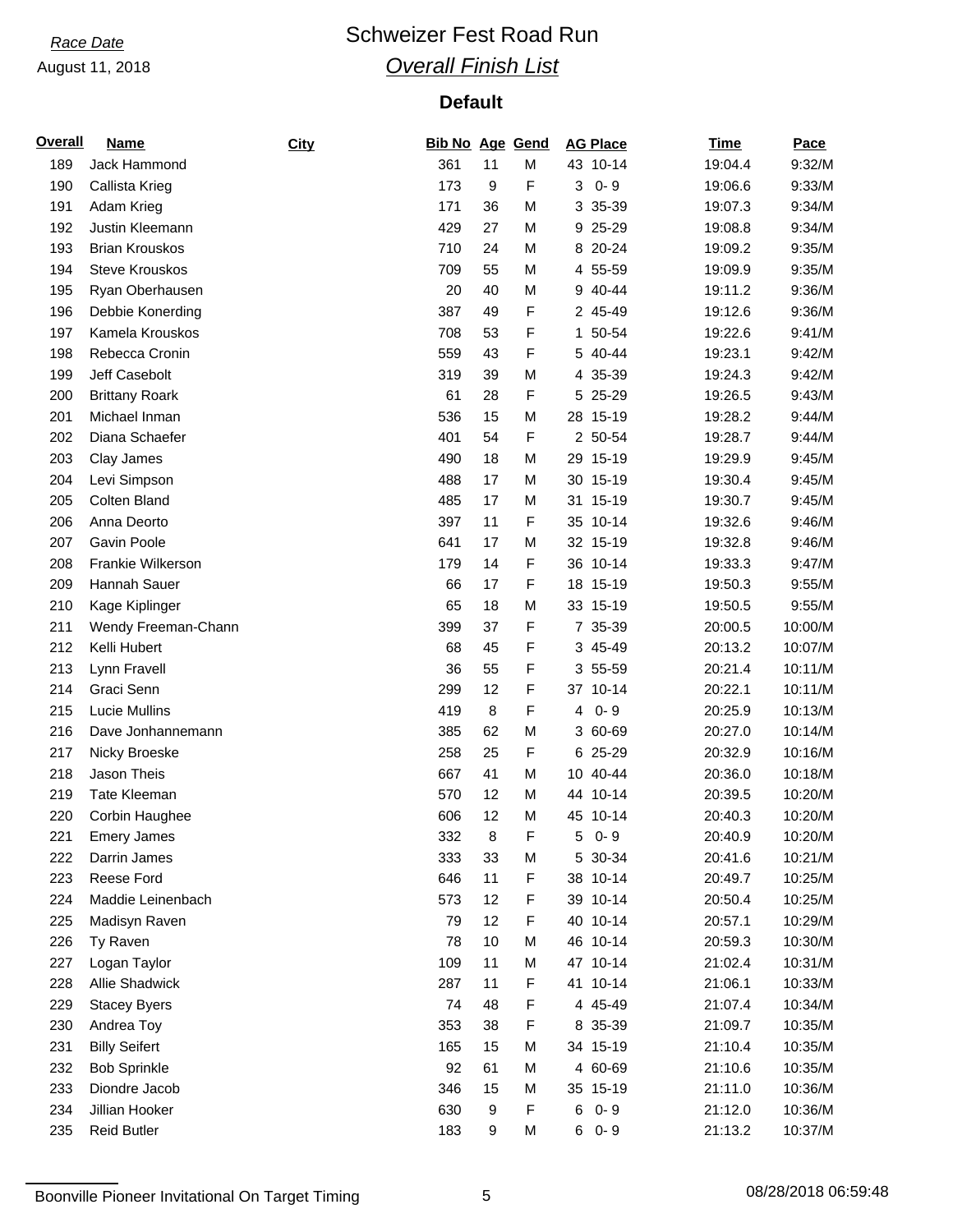## *Race Date* **Conservery Schweizer Fest Road Run** *Overall Finish List*

| <b>Overall</b> | <u>Name</u>            | City | <b>Bib No Age Gend</b> |        |   | <b>AG Place</b>            | <b>Time</b> | Pace    |
|----------------|------------------------|------|------------------------|--------|---|----------------------------|-------------|---------|
| 236            | Amber Taylor           |      | 11                     | 31     | F | 4 30-34                    | 21:13.4     | 10:37/M |
| 237            | Tim Taylor             |      | 12                     | 30     | M | 6 30-34                    | 21:13.6     | 10:37/M |
| 238            | Mike Hagan             |      | 306                    | 52     | M | 2 50-54                    | 21:13.9     | 10:37/M |
| 239            | <b>Matt Butler</b>     |      | 184                    | 38     | M | 35-39<br>5                 | 21:14.2     | 10:37/M |
| 240            | Julie Hauser           |      | 252                    | 57     | F | 4 55-59                    | 21:15.0     | 10:38/M |
| 241            | Joe Dickman            |      | 23                     | 72     | М | 1 70-99                    | 21:15.3     | 10:38/M |
| 242            | Kendra Schraner        |      | 300                    | 11     | F | 42 10-14                   | 21:15.8     | 10:38/M |
| 243            | Jersie Vinson          |      | 6                      | 11     | F | 43 10-14                   | 21:16.0     | 10:38/M |
| 244            | Anna Stovall           |      | 624                    | 8      | F | $0 - 9$<br>$\overline{7}$  | 21:16.7     | 10:38/M |
| 245            | Rachel Fortwendel      |      | 124                    | 39     | F | 35-39<br>9                 | 21:22.8     | 10:41/M |
| 246            | Daniel Arellano        |      | 479                    | 17     | M | 36 15-19                   | 21:24.4     | 10:42/M |
| 247            | <b>Brandon Gordon</b>  |      | 677                    | 43     | M | 40-44<br>11                | 21:25.7     | 10:43/M |
| 248            | Debbie Lee             |      | 655                    | 49     | F | 5 45-49                    | 21:28.9     | 10:44/M |
| 249            | John Pomeroy           |      | 27                     | 8      | M | $0 - 9$<br>$\overline{7}$  | 21:39.1     | 10:50/M |
| 250            | <b>Brian Herwig</b>    |      | 25                     | 63     | M | 60-69<br>5                 | 21:40.8     | 10:50/M |
| 251            | <b>Brennan Fenwick</b> |      | 453                    | $\, 8$ | M | $0 - 9$<br>8               | 21:47.2     | 10:54/M |
| 252            | Kade Zabel             |      | 604                    | 17     | M | 37 15-19                   | 21:47.5     | 10:54/M |
| 253            | Jason Combs            |      | 201                    | 39     | M | 6 35-39                    | 21:53.2     | 10:57/M |
| 254            | Kaiden Casebolt        |      | 315                    | 12     | M | 48 10-14                   | 21:53.6     | 10:57/M |
| 255            | Mary Hagedorn          |      | 598                    | 9      | F | 8<br>$0 - 9$               | 21:56.5     | 10:58/M |
| 256            | Carol Schwoeppe        |      | 190                    | 51     | F | 3 50-54                    | 22:03.9     | 11:02/M |
| 257            | Amy Stephens           |      | 615                    | 35     | F | 10 35-39                   | 22:10.9     | 11:05/M |
| 258            | Ezra Knight            |      | 359                    | 6      | M | $0 - 9$<br>9               | 22:11.6     | 11:06/M |
| 259            | <b>Jeff Martin</b>     |      | 341                    | 41     | M | 12 40-44                   | 22:12.1     | 11:06/M |
| 260            | <b>Theresa Conner</b>  |      | 643                    | 55     | F | 5 55-59                    | 22:12.5     | 11:06/M |
| 261            | Samantha Ballman       |      | 160                    | 28     | F | 7 25-29                    | 22:20.5     | 11:10/M |
| 262            | Jax Zellers            |      | 130                    | 8      | M | $0 - 9$<br>10 <sup>1</sup> | 22:21.8     | 11:11/M |
| 263            | Phil Zellers           |      | 131                    | 34     | M | 7 30-34                    | 22:22.7     | 11:11/M |
| 264            | <b>Brandon Taylor</b>  |      | 107                    | 38     | M | 7 35-39                    | 22:24.0     | 11:12/M |
| 265            | Don Corley             |      | 212                    | 61     | M | 6 60-69                    | 22:29.5     | 11:15/M |
| 266            | Sawyer Parke           |      | 221                    | 9      | M | $0 - 9$<br>11              | 22:33.1     | 11:17/M |
| 267            | <b>Eric Parke</b>      |      | 223                    | 37     | M | 8 35-39                    | 22:33.7     | 11:17/M |
| 268            | Amara Combs            |      | 202                    | 12     | F | 44 10-14                   | 22:36.6     | 11:18/M |
| 269            | Ben Marsh              |      | 451                    | 31     | M | 8 30-34                    | 22:37.1     | 11:19/M |
| 270            | <b>Bella Lindsey</b>   |      | 442                    | 9      | F | $0 - 9$<br>9               | 22:40.8     | 11:20/M |
| 271            | Marianne Krueger       |      | 100                    | 29     | F | 8 25-29                    | 22:46.9     | 11:23/M |
| 272            | Dan Dorsey             |      | 99                     | 32     | M | 9 30-34                    | 22:47.2     | 11:24/M |
| 273            | Mike Carlson           |      | 369                    | 58     | М | 5 55-59                    | 22:50.9     | 11:25/M |
| 274            | Shelby Dlckman         |      | 343                    | 11     | F | 45 10-14                   | 22:51.2     | 11:26/M |
| 275            | <b>Troy Leistner</b>   |      | 45                     | 29     | М | 10 25-29                   | 23:00.3     | 11:30/M |
| 276            | Lorelai Lindsey        |      | 441                    | 12     | F | 46 10-14                   | 23:05.1     | 11:33/M |
| 277            | Kallie Gayer           |      | 683                    | 11     | F | 47 10-14                   | 23:05.2     | 11:33/M |
| 278            | Landon Bickford        |      | 492                    | 12     | M | 49 10-14                   | 23:06.3     | 11:33/M |
| 279            | Jennifer Dinkel        |      | 335                    | 25     | F | 9 25-29                    | 23:13.1     | 11:37/M |
| 280            | <b>Brandi Hess</b>     |      | 348                    | 40     | F | 6 40-44                    | 23:15.2     | 11:38/M |
| 281            | Jean Miller            |      | 338                    | 54     | F | 4 50-54                    | 23:18.2     | 11:39/M |
| 282            | <b>Gracie Mullins</b>  |      | 418                    | 9      | F | $10$ 0-9                   | 23:18.7     | 11:39/M |

Boonville Pioneer Invitational On Target Timing 6 08/28/2018 06:59:49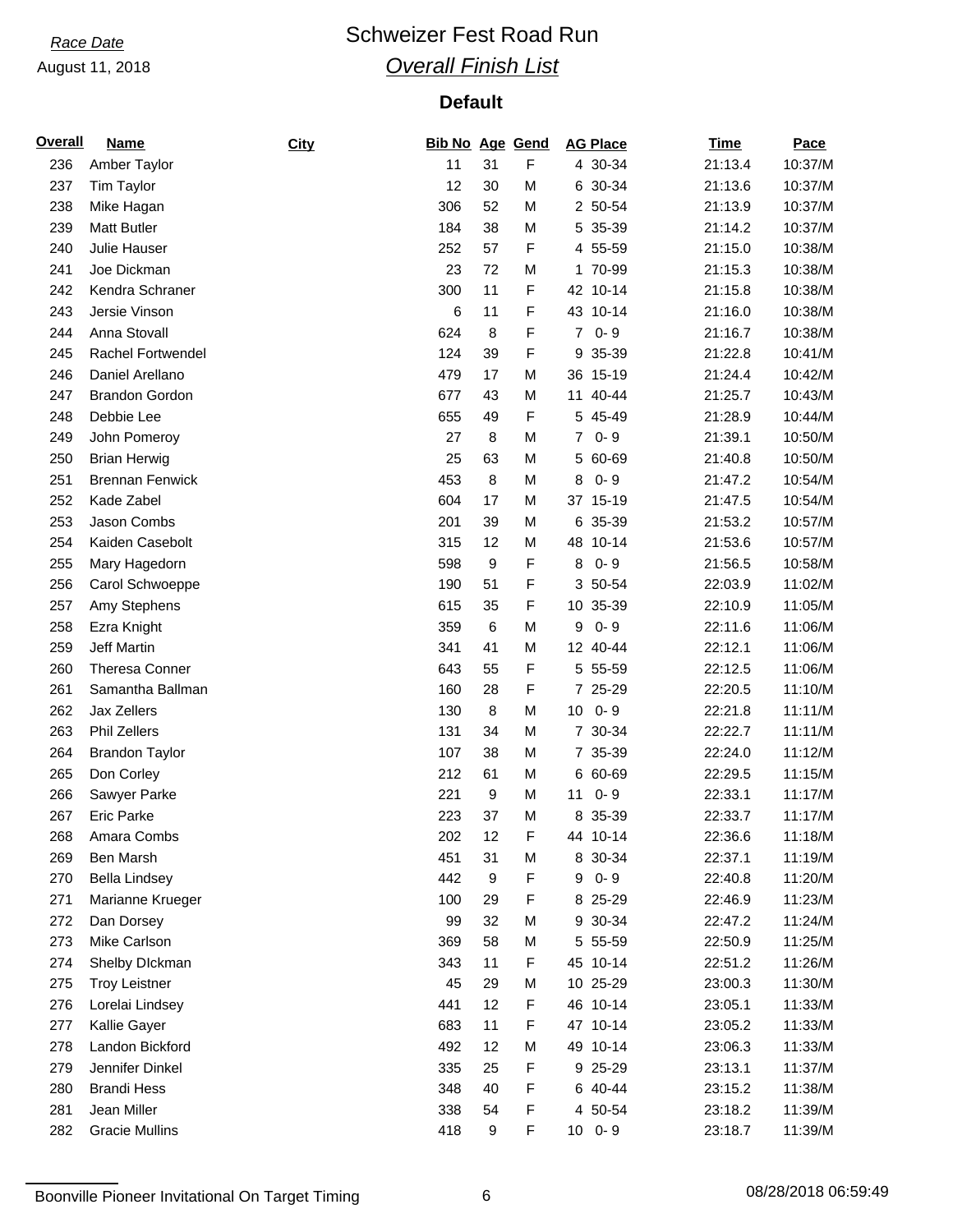## *Race Date* **Conservery Schweizer Fest Road Run** *Overall Finish List*

| <b>Overall</b> | <u>Name</u>           | City | Bib No Age Gend |                |   | <b>AG Place</b>            | <b>Time</b> | Pace    |
|----------------|-----------------------|------|-----------------|----------------|---|----------------------------|-------------|---------|
| 283            | <b>Philip Wittmer</b> |      | 273             | 73             | M | 2 70-99                    | 23:38.0     | 11:49/M |
| 284            | Tim Moman             |      | 473             | 55             | M | 6 55-59                    | 23:45.0     | 11:53/M |
| 285            | Ian Hollinden         |      | 495             | $\,6$          | M | 12 <sub>2</sub><br>$0 - 9$ | 23:45.3     | 11:53/M |
| 286            | Nate Hollinden        |      | 580             | 8              | M | $0 - 9$<br>13              | 23:45.5     | 11:53/M |
| 287            | Allison Scheer        |      | 259             | 24             | F | 4 20-24                    | 23:51.8     | 11:56/M |
| 288            | Natalie Peter         |      | 38              | 21             | F | 5 20-24                    | 23:52.9     | 11:56/M |
| 289            | Teri Hagan            |      | 307             | 52             | F | 5 50-54                    | 23:53.2     | 11:57/M |
| 290            | Addi Pruitt           |      | 656             | 11             | F | 48<br>$10 - 14$            | 23:56.2     | 11:58/M |
| 291            | Miranda Krieg         |      | 170             | 36             | F | 11<br>35-39                | 24:02.0     | 12:01/M |
| 292            | Alex Scheer           |      | 257             | 26             | M | 11 25-29                   | 24:03.0     | 12:02/M |
| 293            | Debbi Carlson         |      | 370             | 51             | F | 6 50-54                    | 24:04.2     | 12:02/M |
| 294            | Kason Naviaux         |      | 325             | 10             | M | 50<br>$10 - 14$            | 24:05.5     | 12:03/M |
| 295            | Emersyn Ingle         |      | 314             | 6              | F | 11<br>$0 - 9$              | 24:06.6     | 12:03/M |
| 296            | Cynthia Parke         |      | 224             | 6              | F | $0 - 9$<br>12              | 24:06.7     | 12:03/M |
| 297            | Kourtney Casebolt     |      | 318             | 34             | F | 5 30-34                    | 24:07.3     | 12:04/M |
| 298            | <b>Emmett Krieg</b>   |      | 172             | $\overline{7}$ | M | $0 - 9$<br>14              | 24:09.3     | 12:05/M |
| 299            | Lynda Turner          |      | 235             | 69             | F | 1 60-69                    | 24:31.3     | 12:16/M |
| 300            | Will Hale             |      | 445             | 11             | M | 51 10-14                   | 24:32.0     | 12:16/M |
| 301            | Jason Martin          |      | 175             | 44             | M | 13 40-44                   | 24:33.4     | 12:17/M |
| 302            | <b>Jay Scott</b>      |      | 644             | 57             | M | 7 55-59                    | 25:03.1     | 12:32/M |
| 303            | Ruby Knight           |      | 358             | 6              | F | 13<br>$0 - 9$              | 25:09.9     | 12:35/M |
| 304            | <b>Emery Borders</b>  |      | 700             | 9              | F | 14<br>$0 - 9$              | 25:10.4     | 12:35/M |
| 305            | Earl Borders          |      | 698             | 48             | M | 4 45-49                    | 25:11.3     | 12:36/M |
| 306            | Faye Schwartz         |      | 161             | 63             | F | 2 60-69                    | 25:13.0     | 12:37/M |
| 307            | <b>Brandy Aubrey</b>  |      | 680             | 43             | F | 7 40-44                    | 25:27.3     | 12:44/M |
| 308            | Meghan Butler         |      | 181             | 38             | F | 12 35-39                   | 25:27.6     | 12:44/M |
| 309            | Matteson Padgett      |      | 90              | 15             | F | 19 15-19                   | 25:51.6     | 12:56/M |
| 310            | Patrick Rich          |      | 41              | 43             | M | 14 40-44                   | 25:51.8     | 12:56/M |
| 311            | Carol Zellers         |      | 337             | 57             | F | 6 55-59                    | 25:55.9     | 12:58/M |
| 312            | <b>Gary Dinkel</b>    |      | 336             | 62             | M | 7 60-69                    | 26:01.0     | 13:01/M |
| 313            | Claire Franzman       |      | 322             | 15             | F | 20 15-19                   | 26:05.5     | 13:03/M |
| 314            | Owen Butler           |      | 182             | 9              | M | 15<br>$0 - 9$              | 26:07.2     | 13:04/M |
| 315            | Jeff Chimento         |      | 103             | 43             | M | 15 40-44                   | 26:11.0     | 13:06/M |
| 316            | Samantha Wilkerson    |      | 176             | 11             | F | 49 10-14                   | 26:17.1     | 13:09/M |
| 317            | Carolyn Williams      |      | 177             | 49             | F | 6 45-49                    | 26:20.2     | 13:10/M |
| 318            | <b>Beth Whitworth</b> |      | 285             | 17             | F | 21 15-19                   | 26:26.2     | 13:13/M |
| 319            | Maddie Rogers         |      | 437             | 15             | F | 22 15-19                   | 26:26.3     | 13:13/M |
| 320            | <b>Hallie Foe</b>     |      | 261             | 17             | F | 23 15-19                   | 26:40.6     | 13:20/M |
| 321            | Ella Powers           |      | 367             | $9\,$          | F | $0 - 9$<br>15 <sub>1</sub> | 26:40.8     | 13:20/M |
| 322            | Chris Allen           |      | 589             | 42             | F | 8 40-44                    | 26:56.0     | 13:28/M |
| 323            | Lydia Hollinden       |      | 579             | 10             | F | 50 10-14                   | 27:00.6     | 13:30/M |
| 324            | Layne Cail            |      | 576             | 6              | M | 16<br>$0 - 9$              | 27:04.4     | 13:32/M |
| 325            | Regan Whitlow         |      | 554             | 16             | F | 24 15-19                   | 27:12.4     | 13:36/M |
| 326            | <b>Bethany Peter</b>  |      | 602             | 26             | F | 10 25-29                   | 27:21.6     | 13:41/M |
| 327            | Joyce Stath           |      | 575             | 51             | F | 7 50-54                    | 27:22.0     | 13:41/M |
| 328            | Leo Striegel          |      | 230             | 77             | M | 3 70-99                    | 27:24.0     | 13:42/M |
| 329            | Grayson Hollinden     |      | 663             | $\,6$          | M | 17 0-9                     | 27:27.7     | 13:44/M |
|                |                       |      |                 |                |   |                            |             |         |

Boonville Pioneer Invitational On Target Timing 7 7 08/28/2018 06:59:50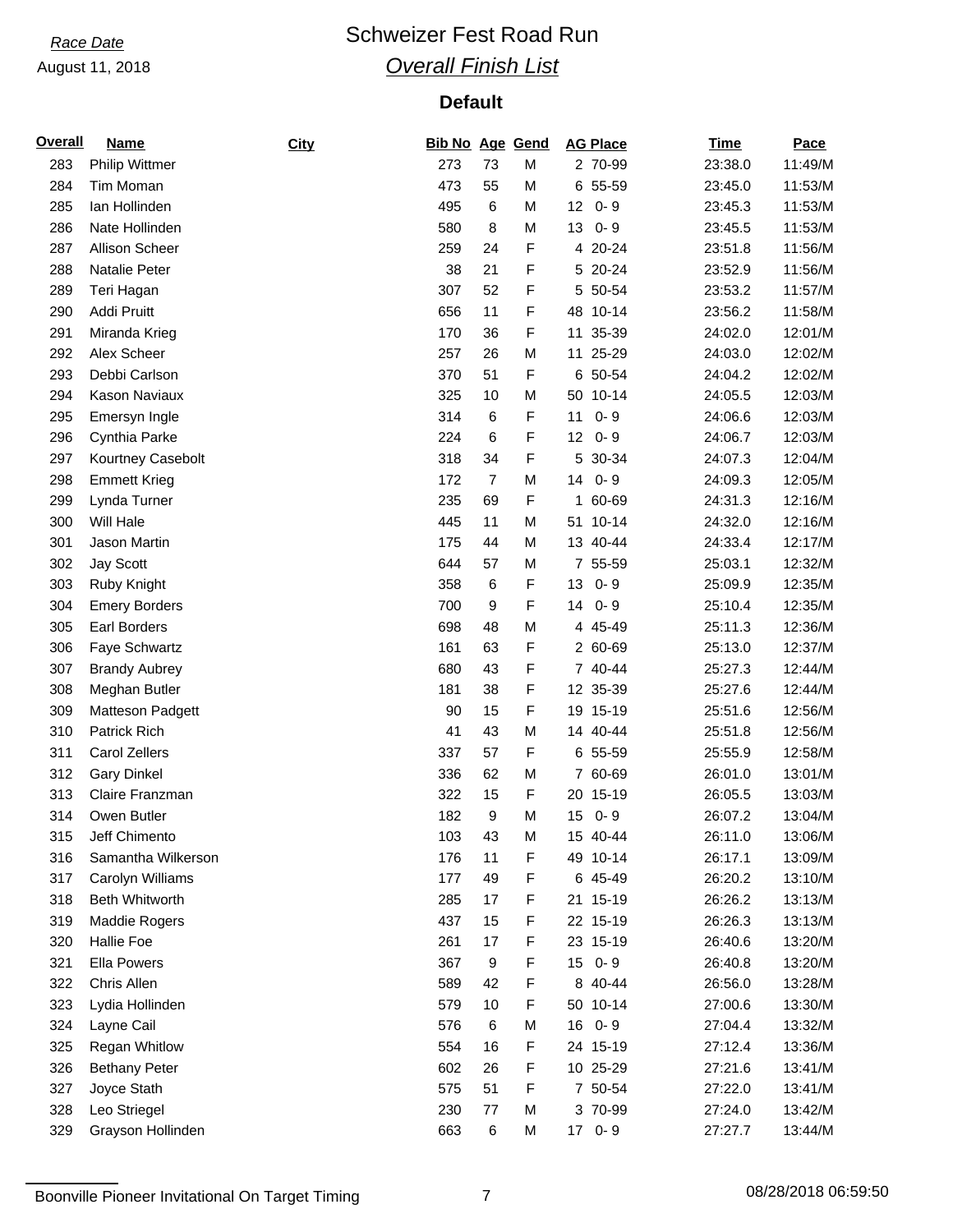## *Race Date* **Conservery Schweizer Fest Road Run** *Overall Finish List*

| <b>Overall</b> | <b>Name</b>          | City | <b>Bib No Age Gend</b> |              |   | <b>AG Place</b> | <b>Time</b> | Pace    |
|----------------|----------------------|------|------------------------|--------------|---|-----------------|-------------|---------|
| 330            | Sara Kleeman         |      | 138                    | 39           | F | 13 35-39        | 27:34.4     | 13:47/M |
| 331            | Leah Ambler          |      | 143                    | 40           | F | 9 40-44         | 27:34.9     | 13:47/M |
| 332            | Jerry Gordon         |      | 688                    | 57           | M | 8 55-59         | 27:36.9     | 13:48/M |
| 333            | Cindy LaGrange       |      | 238                    | 57           | F | 7 55-59         | 27:37.4     | 13:49/M |
| 334            | <b>Gary Stath</b>    |      | 302                    | 67           | M | 8 60-69         | 27:45.4     | 13:53/M |
| 335            | Kim Taylor           |      | 110                    | 38           | F | 14 35-39        | 27:51.7     | 13:56/M |
| 336            | Ty Chestnut          |      | 69                     | 8            | M | $0 - 9$<br>18   | 27:53.9     | 13:57/M |
| 337            | Denny Graves         |      | 264                    | 64           | M | 9<br>60-69      | 27:55.9     | 13:58/M |
| 338            | Jerri Clark          |      | 417                    | 56           | F | 8 55-59         | 27:56.6     | 13:58/M |
| 339            | Susan Heck           |      | 17                     | 56           | F | 9 55-59         | 27:58.5     | 13:59/M |
| 340            | <b>Brooke Potter</b> |      | 297                    | 35           | F | 15 35-39        | 28:01.3     | 14:01/M |
| 341            | <b>Kline Potter</b>  |      | 298                    | $\mathbf{1}$ | F | 16<br>$0 - 9$   | 28:01.4     | 14:01/M |
| 342            | Kent LaGrange        |      | 236                    | 60           | M | 10 60-69        | 28:02.1     | 14:01/M |
| 343            | Lorri Brune          |      | 9                      | 55           | F | 10 55-59        | 28:10.3     | 14:05/M |
| 344            | Jill Weedman         |      | 679                    | 36           | F | 16 35-39        | 28:11.1     | 14:06/M |
| 345            | William Ludwig       |      | 331                    | 76           | M | 4 70-99         | 28:17.9     | 14:09/M |
| 346            | Steven Weedman       |      | 91                     | 36           | M | 9 35-39         | 28:19.9     | 14:10/M |
| 347            | Jalynn Pruitt        |      | 705                    | 19           | F | 25 15-19        | 28:21.2     | 14:11/M |
| 348            | <b>Addie Terry</b>   |      | 18                     | 22           | F | 6 20-24         | 28:21.5     | 14:11/M |
| 349            | Katie Goffinet       |      | 582                    | 19           | F | 26 15-19        | 28:21.5     | 14:11/M |
| 350            | Emma Kohnert         |      | 668                    | 19           | F | 27 15-19        | 28:22.4     | 14:11/M |
| 351            | <b>Lilly Kieser</b>  |      | 276                    | 11           | F | 51 10-14        | 28:23.0     | 14:12/M |
| 352            | Debbie Elder         |      | 474                    | 55           | F | 55-59<br>11     | 28:29.2     | 14:15/M |
| 353            | Elliottt Hollinden   |      | 498                    | 8            | M | $0 - 9$<br>19   | 28:48.2     | 14:24/M |
| 354            | Kristen Hollinden    |      | 496                    | 37           | F | 17 35-39        | 28:48.8     | 14:24/M |
|                | Chelsea Thomas       |      |                        |              |   |                 |             |         |
| 355            |                      |      | 214                    | 26           | F | 11 25-29        | 29:01.4     | 14:31/M |
| 356            | Casi Jochim          |      | 189                    | 28           | F | 12 25-29        | 29:02.0     | 14:31/M |
| 357            | Kim Crockett         |      | 351                    | 55           | F | 12 55-59        | 29:02.6     | 14:31/M |
| 358            | <b>Todd Minto</b>    |      | 52                     | 53           | M | 3 50-54         | 29:06.1     | 14:33/M |
| 359            | <b>Brian Noble</b>   |      | 219                    | 54           | M | 4 50-54         | 29:08.1     | 14:34/M |
| 360            | Reagan Bumm          |      | 694                    | 10           | F | 52 10-14        | 29:17.9     | 14:39/M |
| 361            | Christy Dickman      |      | 345                    | 33           | F | 6 30-34         | 29:21.6     | 14:41/M |
| 362            | Kyla Casebolt        |      | 320                    | 14           | F | 53 10-14        | 29:34.9     | 14:47/M |
| 363            | Brenna Franzman      |      | 323                    | 17           | F | 28 15-19        | 29:36.1     | 14:48/M |
| 364            | <b>Bill Goffinet</b> |      | 135                    | 79           | M | 5 70-99         | 29:46.2     | 14:53/M |
| 365            | <b>Amity Nash</b>    |      | 239                    | 14           | F | 54 10-14        | 29:52.4     | 14:56/M |
| 366            | Bailee Johnson       |      | 94                     | 15           | F | 29 15-19        | 29:52.8     | 14:56/M |
| 367            | Allison Whitworth    |      | 286                    | 14           | F | 55 10-14        | 29:53.0     | 14:57/M |
| 368            | Summer Faulkenberg   |      | 266                    | 14           | F | 56 10-14        | 29:53.6     | 14:57/M |
| 369            | Ryan Fortwendel      |      | 503                    | 38           | M | 10 35-39        | 29:55.0     | 14:58/M |
| 370            | Nancy Ludwig         |      | 330                    | 73           | F | 1 70-99         | 30:10.3     | 15:05/M |
| 371            | Lauren Knight        |      | 356                    | 36           | F | 18 35-39        | 30:46.7     | 15:23/M |
| 372            | Leanne LeClere       |      | 357                    | 63           | F | 3 60-69         | 30:47.0     | 15:24/M |
| 373            | <b>Holly Minto</b>   |      | 53                     | 51           | F | 8 50-54         | 30:48.1     | 15:24/M |
| 374            | Zoe Minto            |      | 364                    | 16           | F | 30 15-19        | 30:48.4     | 15:24/M |
| 375            | Laura Strassell      |      | 697                    | 54           | F | 9 50-54         | 31:01.0     | 15:31/M |
| 376            | Cindy Cain           |      | 380                    | 61           | F | 4 60-69         | 31:06.8     | 15:33/M |

Boonville Pioneer Invitational On Target Timing 8 08/28/2018 06:59:50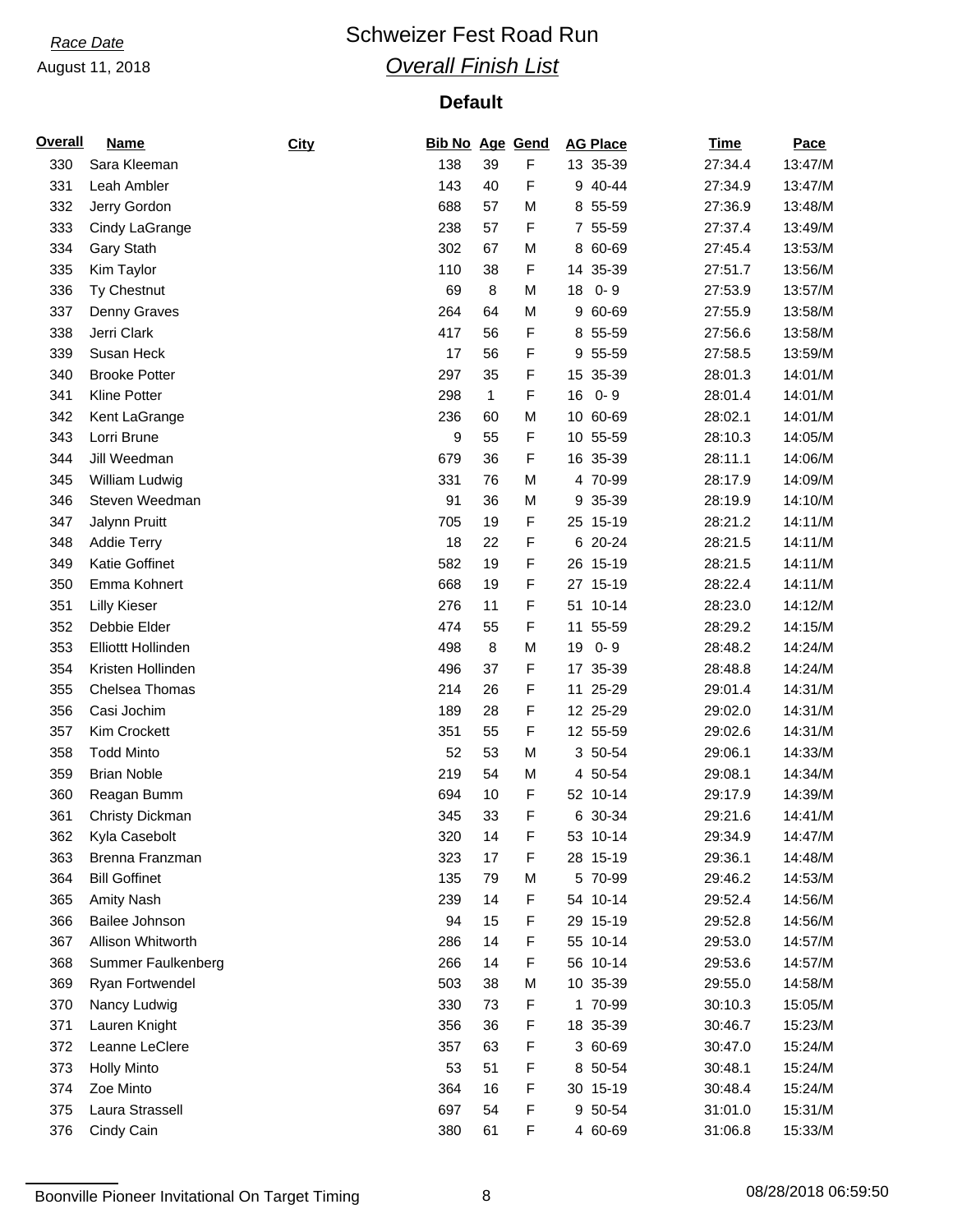## *Race Date* **Conservery Schweizer Fest Road Run** *Overall Finish List*

| <b>Overall</b> | Name                    | City | <b>Bib No Age Gend</b> |                |             | <b>AG Place</b> | <b>Time</b> | Pace    |
|----------------|-------------------------|------|------------------------|----------------|-------------|-----------------|-------------|---------|
| 377            | Theresa Chimento        |      | 104                    | 38             | F           | 19 35-39        | 31:08.3     | 15:34/M |
| 378            | Tom Krueger             |      | 98                     | 67             | М           | 11 60-69        | 31:11.6     | 15:36/M |
| 379            | Linda Krueger           |      | 97                     | 61             | F           | 5 60-69         | 31:13.0     | 15:37/M |
| 380            | Kimberly Clayton        |      | 406                    | 55             | F           | 13 55-59        | 31:21.8     | 15:41/M |
| 381            | <b>Terri Bryant</b>     |      | 14                     | 58             | F           | 14 55-59        | 31:22.6     | 15:41/M |
| 382            | Kyla Krutz              |      | 712                    | 14             | F           | 57 10-14        | 31:30.2     | 15:45/M |
| 383            | Sofia Wein              |      | 102                    | $\overline{7}$ | F           | $0 - 9$<br>17   | 31:46.2     | 15:53/M |
| 384            | Allison Krueger         |      | 101                    | 32             | F           | 7 30-34         | 31:47.0     | 15:54/M |
| 385            | Luke Pomeroy            |      | 28                     | 5              | М           | $0 - 9$<br>20   | 31:47.8     | 15:54/M |
| 386            | <b>Glen Pomeroy</b>     |      | 26                     | 42             | М           | 16 40-44        | 31:50.2     | 15:55/M |
| 387            | Hadley Hayko            |      | 665                    | 9              | F           | $0 - 9$<br>18   | 31:59.8     | 16:00/M |
| 388            | Steven George           |      | 666                    | 33             | М           | 10<br>30-34     | 32:01.8     | 16:01/M |
| 389            | Katie Marsh             |      | 450                    | 29             | F           | 13 25-29        | 32:10.7     | 16:05/M |
| 390            | Cassie Holmes           |      | 379                    | 30             | $\mathsf F$ | 8 30-34         | 32:14.5     | 16:07/M |
| 391            | <b>Celeste Phillips</b> |      | 96                     | 42             | F           | 10 40-44        | 32:16.3     | 16:08/M |
| 392            | Tim Hill                |      | 534                    | 36             | М           | 11<br>35-39     | 32:25.4     | 16:13/M |
| 393            | Jackson Kennedy         |      | 152                    | 5              | М           | $0 - 9$<br>21   | 32:25.5     | 16:13/M |
| 394            | Ryan Kieser             |      | 277                    | 37             | М           | 12 35-39        | 32:36.2     | 16:18/M |
| 395            | Jennifer Hopper         |      | 691                    | 41             | F           | 11 40-44        | 32:44.5     | 16:22/M |
| 396            | Janna Chestnut          |      | 272                    | 69             | F           | 6 60-69         | 32:45.2     | 16:23/M |
| 397            | Jillian Kennedy         |      | 153                    | 14             | F           | 58 10-14        | 32:50.6     | 16:25/M |
| 398            | <b>Elliott Emerson</b>  |      | 504                    | 6              | М           | $0 - 9$<br>22   | 32:56.6     | 16:28/M |
| 399            | Erin Emerson            |      | 502                    | 32             | F           | 9 30-34         | 32:57.5     | 16:29/M |
| 400            | Jeff Minto              |      | 363                    | 56             | М           | 55-59<br>9      | 33:08.2     | 16:34/M |
| 401            | Audrey Hopper           |      | 690                    | 9              | F           | $0 - 9$<br>19   | 33:17.6     | 16:39/M |
| 402            | Grace Hopper            |      | 689                    | 11             | F           | 59 10-14        | 33:18.2     | 16:39/M |
| 403            | Debbie Krieg            |      | 195                    | 51             | F           | 10 50-54        | 33:20.7     | 16:40/M |
| 404            | Cindy Lampe             |      | 196                    | 55             | F           | 15 55-59        | 33:21.4     | 16:41/M |
| 405            | Kyla Schroeder          |      | 123                    | 27             | F           | 14 25-29        | 33:22.2     | 16:41/M |
| 406            | <b>Travis James</b>     |      | 121                    | 24             | М           | 9 20-24         | 33:22.9     | 16:41/M |
| 407            | Jon Meunier             |      | 199                    | 34             | М           | 11 30-34        | 33:24.2     | 16:42/M |
| 408            | Nikki Meunier           |      | 200                    | 32             | $\mathsf F$ | 10 30-34        | 33:24.4     | 16:42/M |
| 409            | <b>Betty Cash</b>       |      | 63                     | 61             | F           | 7 60-69         | 33:30.1     | 16:45/M |
| 410            | Daniel Bickford         |      | 493                    | 33             | М           | 12 30-34        | 33:35.7     | 16:48/M |
| 411            | Amanda Bickford         |      | 494                    | 30             | F           | 11 30-34        | 33:36.2     | 16:48/M |
| 412            | Andrea Maddox           |      | 477                    | 30             | F           | 12 30-34        | 33:36.8     | 16:48/M |
| 413            | Debbie Metcalfe         |      | 661                    | 59             | F           | 16 55-59        | 33:39.6     | 16:50/M |
| 414            | Nicole Pepper           |      | 187                    | 23             | F           | 7 20-24         | 34:02.1     | 17:01/M |
| 415            | Mark Hildenbrandt       |      | 188                    | 55             | М           | 10 55-59        | 34:02.2     | 17:01/M |
| 416            | Bella Jones             |      | 279                    | 11             | F           | 60 10-14        | 34:03.2     | 17:02/M |
| 417            | Jennifer Kieser         |      | 278                    | 41             | F           | 12 40-44        | 34:03.6     | 17:02/M |
| 418            | Myra Kieser             |      | 282                    | 32             | F           | 13 30-34        | 34:04.0     | 17:02/M |
| 419            | Amina Sepulveda         |      | 548                    | 15             | F           | 31 15-19        | 34:05.3     | 17:03/M |
| 420            | Debbie Reed             |      | 458                    | 54             | F           | 11 50-54        | 34:06.0     | 17:03/M |
| 421            | Melody Baughman         |      | 457                    | 55             | F           | 17 55-59        | 34:06.3     | 17:03/M |
| 422            | Kim LaGrange            |      | 596                    | 45             | F           | 7 45-49         | 34:06.8     | 17:03/M |
| 423            | Parker James            |      | 75                     | 12             | М           | 52 10-14        | 34:08.3     | 17:04/M |
|                |                         |      |                        |                |             |                 |             |         |

Boonville Pioneer Invitational On Target Timing 8 08/28/2018 06:59:51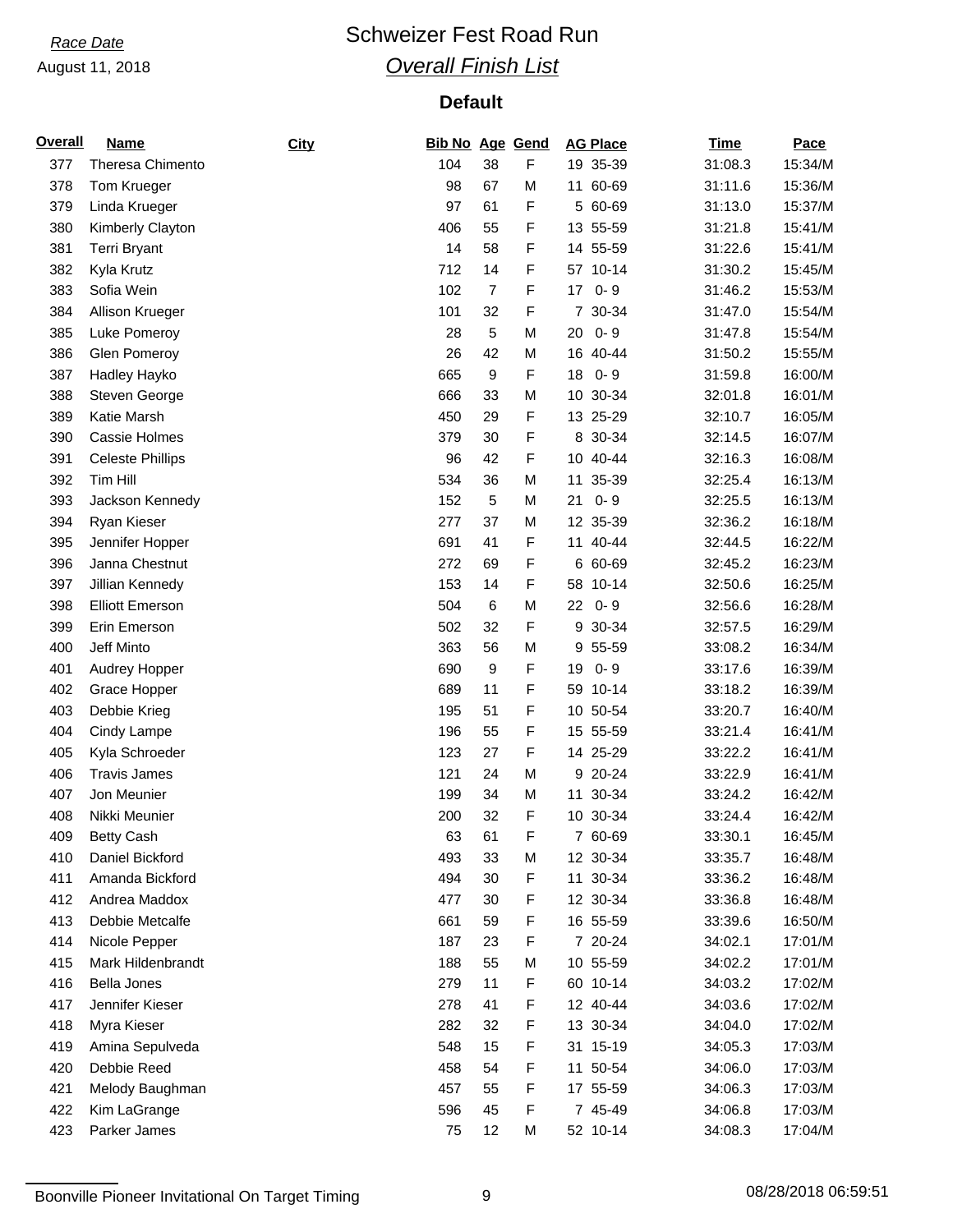## *Race Date* **Conservery Schweizer Fest Road Run** *Overall Finish List*

| <b>Overall</b> | <b>Name</b>             | City | <b>Bib No Age Gend</b> |                |   | <b>AG Place</b> | <b>Time</b> | Pace    |
|----------------|-------------------------|------|------------------------|----------------|---|-----------------|-------------|---------|
| 424            | Dana Franzman           |      | 321                    | 39             | F | 20 35-39        | 34:11.6     | 17:06/M |
| 425            | Katrina Whitworth       |      | 685                    | 45             | F | 8 45-49         | 34:13.1     | 17:07/M |
| 426            | Ada Mundy               |      | 414                    | $\,6\,$        | F | $0 - 9$<br>20   | 34:21.2     | 17:11/M |
| 427            | McKenzie Hayes          |      | 133                    | 24             | F | 8 20-24         | 34:27.2     | 17:14/M |
| 428            | Charissa Schuetz        |      | 46                     | 23             | F | 9 20-24         | 34:27.3     | 17:14/M |
| 429            | Daniel Gregg            |      | 32                     | 13             | M | 53 10-14        | 34:28.0     | 17:14/M |
| 430            | <b>Holly Stephens</b>   |      | 30                     | 47             | F | 9 45-49         | 34:31.2     | 17:16/M |
| 431            | Beth Bumm               |      | 29                     | 58             | F | 18 55-59        | 34:32.1     | 17:16/M |
| 432            | Angie Foe               |      | 262                    | 53             | F | 12 50-54        | 34:38.3     | 17:19/M |
| 433            | Kimi Powers             |      | 368                    | 30             | F | 14 30-34        | 34:38.8     | 17:19/M |
| 434            | Larry Bryant            |      | 13                     | 56             | M | 11 55-59        | 34:47.4     | 17:24/M |
| 435            | Elva Dickman            |      | 16                     | 79             | F | 2 70-99         | 34:48.8     | 17:24/M |
| 436            | Marrisa Marin           |      | 408                    | 23             | F | 10 20-24        | 34:49.8     | 17:25/M |
| 437            | Julie Paris             |      | 508                    | 52             | F | 13 50-54        | 34:59.5     | 17:30/M |
| 438            | <b>Brooke Birchler</b>  |      | 127                    | 25             | F | 15 25-29        | 34:59.9     | 17:30/M |
| 439            | <b>Andrew Utley</b>     |      | 51                     | 25             | M | 12 25-29        | 35:00.4     | 17:30/M |
| 440            | Joe Hall                |      | 1                      | 83             | M | 6 70-99         | 35:02.1     | 17:31/M |
| 441            | Logan Radcliffe         |      | 653                    | 26             | M | 13 25-29        | 35:03.2     | 17:32/M |
| 442            | Dave Hall               |      | 443                    | 55             | M | 12 55-59        | 35:03.3     | 17:32/M |
| 443            | Paul Kleemann           |      | 431                    | 58             | M | 13 55-59        | 35:12.6     | 17:36/M |
| 444            | Stephanie James         |      | 76                     | 43             | F | 13 40-44        | 35:20.5     | 17:40/M |
| 445            | Jay Hohne               |      | 569                    | 46             | F | 10 45-49        | 35:21.4     | 17:41/M |
| 446            | Doris Jean Krutz        |      | 88                     | 68             | F | 8 60-69         | 35:42.5     | 17:51/M |
| 447            | Kim Gengelbach          |      | 81                     | 43             | F | 14 40-44        | 35:46.3     | 17:53/M |
| 448            | Libby Gengelbach        |      | 83                     | 65             | F | 9 60-69         | 35:46.5     | 17:53/M |
| 449            | Karen James             |      | 84                     | 60             | F | 10 60-69        | 35:47.0     | 17:54/M |
| 450            | <b>Kelly Merry</b>      |      | 593                    | 25             | F | 16 25-29        | 35:50.8     | 17:55/M |
| 451            | <b>Kathy Merry</b>      |      | 421                    | 53             | F | 14 50-54        | 35:51.9     | 17:56/M |
| 452            | Lee Gengelbach          |      | 82                     | 67             | M | 12 60-69        | 35:54.9     | 17:57/M |
| 453            | Doug Barnhart           |      | 85                     | 60             | M | 13 60-69        | 35:54.9     | 17:57/M |
| 454            | Sheila Rearden          |      | 194                    | 67             | F | 11 60-69        | 36:04.7     | 18:02/M |
| 455            | <b>Beverly Devillez</b> |      | 466                    | 69             | F | 12 60-69        | 36:05.9     | 18:03/M |
| 456            | Carolyn Hawkins         |      | 560                    | 68             | F | 13 60-69        | 36:11.8     | 18:06/M |
| 457            | Kena Bolin              |      | 156                    | 47             | F | 11 45-49        | 36:41.3     | 18:21/M |
| 458            | Mary Lock               |      | 394                    | 63             | F | 14 60-69        | 36:42.4     | 18:21/M |
| 459            | Lou Ann Backer          |      | 169                    | 56             | F | 19 55-59        | 36:44.8     | 18:22/M |
| 460            | Linda Minto             |      | 365                    | 57             | F | 20 55-59        | 36:45.4     | 18:23/M |
| 461            | Jeanie Labhart          |      | 80                     | 60             | F | 15 60-69        | 37:33.2     | 18:47/M |
| 462            | Carter Young            |      | 281                    | 12             | M | 54 10-14        | 37:38.5     | 18:49/M |
| 463            | Valarie Hasty           |      | 280                    | $\overline{7}$ | F | $0 - 9$<br>21   | 37:40.1     | 18:50/M |
| 464            | Melinda Jacob           |      | 423                    | 39             | F | 21 35-39        | 37:43.2     | 18:52/M |
| 465            | Vicki Jacob             |      | 422                    | 52             | F | 15 50-54        | 37:44.1     | 18:52/M |
| 466            | Clara Williams          |      | 461                    | 58             | F | 21 55-59        | 37:48.1     | 18:54/M |
| 467            | Deirdre Mundy           |      | 415                    | 40             | F | 15 40-44        | 38:00.9     | 19:00/M |
| 468            | Lesli Spinner           |      | 610                    | 34             | F | 15 30-34        | 38:07.4     | 19:04/M |
| 469            | <b>Trent Foury</b>      |      | 404                    | 4              | M | 23 0-9          | 38:11.9     | 19:06/M |
|                |                         |      |                        |                | F |                 |             | 19:07/M |
| 470            | Angie Foury             |      | 402                    | 33             |   | 16 30-34        | 38:13.2     |         |

Boonville Pioneer Invitational On Target Timing 10 10 10 08/28/2018 06:59:52